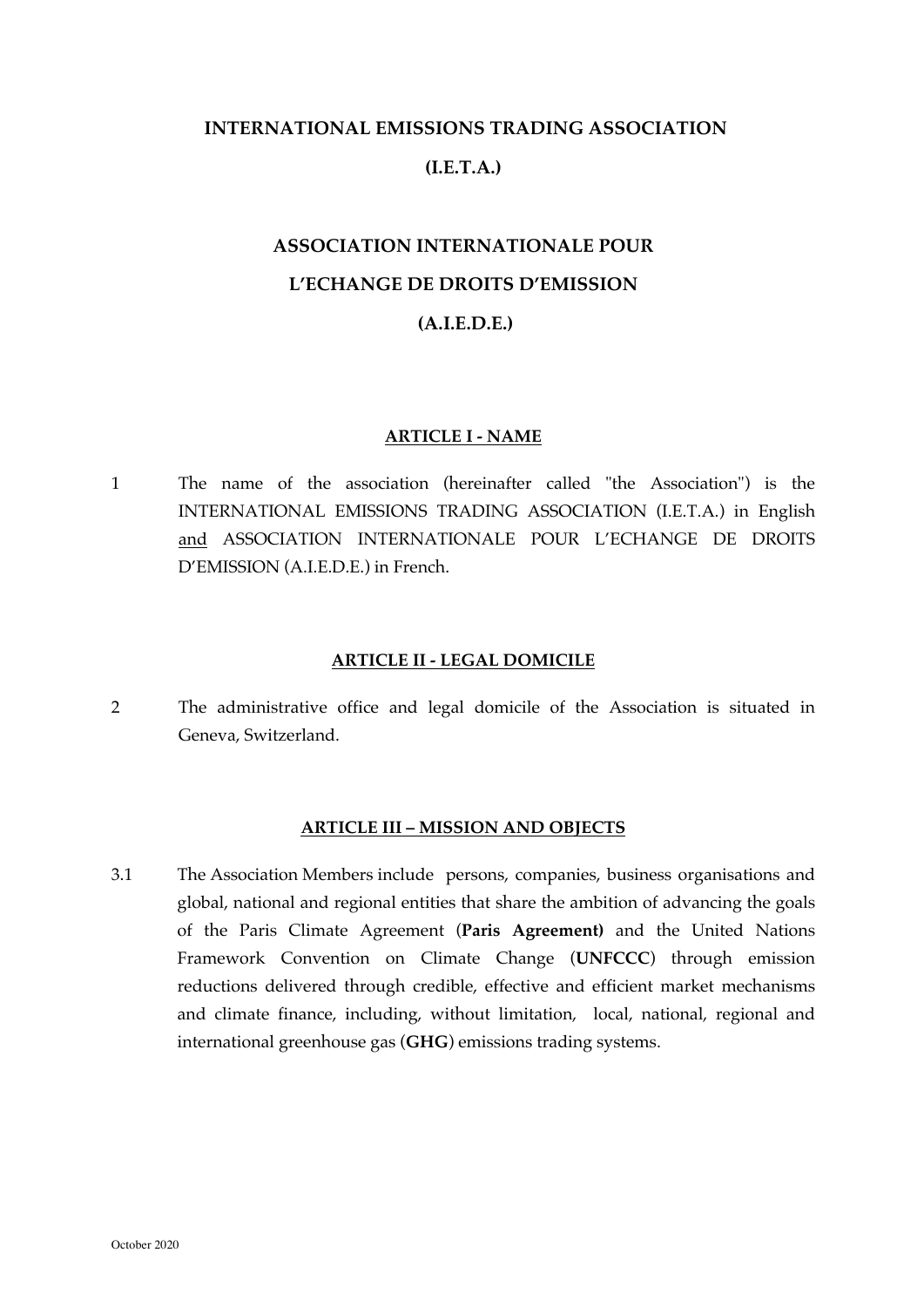#### 3.2 The Mission of the Association is to:

be an independent, not for profit, business organisation that facilitates the development and establishment of efficient and effective market-based trading systems for GHG emissions that are fair, openly competitive, sustainable, accountable, consistent across national boundaries, and aligned with the goals of the Paris Agreement.

- 3.3 The Objects of the Association are to:
	- (a) be a leading advocate in support of domestic and international emissions trading policies to reduce, avoid or remove GHG emissions, to deliver climate finance efficiently, and to enable companies, sectors, states and regions to cooperate effectively in achieving the goals and objectives of the Paris Agreement as informed by scientific assessments of the Intergovernmental Panel on Climate Change (IPCC)
	- (b) support business action and corporate leadership on climate change;
	- (c) provide fora for learning, capacity building, training, and sharing information and practical experience on GHG emissions trading, climate-related market mechanisms, climate finance, and other matters consistent with the Association's mission;
	- (d) convene open and transparent dialogue among interested stakeholders by organising, sponsoring and actively participatng in events such as conferences, seminars, and meetings;
	- (e) provide a repository and source of information on climate-related market mechanisms, climate finance, GHG emissions trading and other market based approaches to reducing GHGs at subnational, national, regional and international levels;
	- (f) identify opportunities for the use of market mechanisms and support integrity, accountability and transparency of climate-related markets, consistent with the Paris Agreement;
	- (g) foster relationships with reputable entities of a similar stature (including, without limitation, governments, non-governmental and business organisations, research organisations, and academia) that have responsibilities and/or expertise relevant to the Association's mission;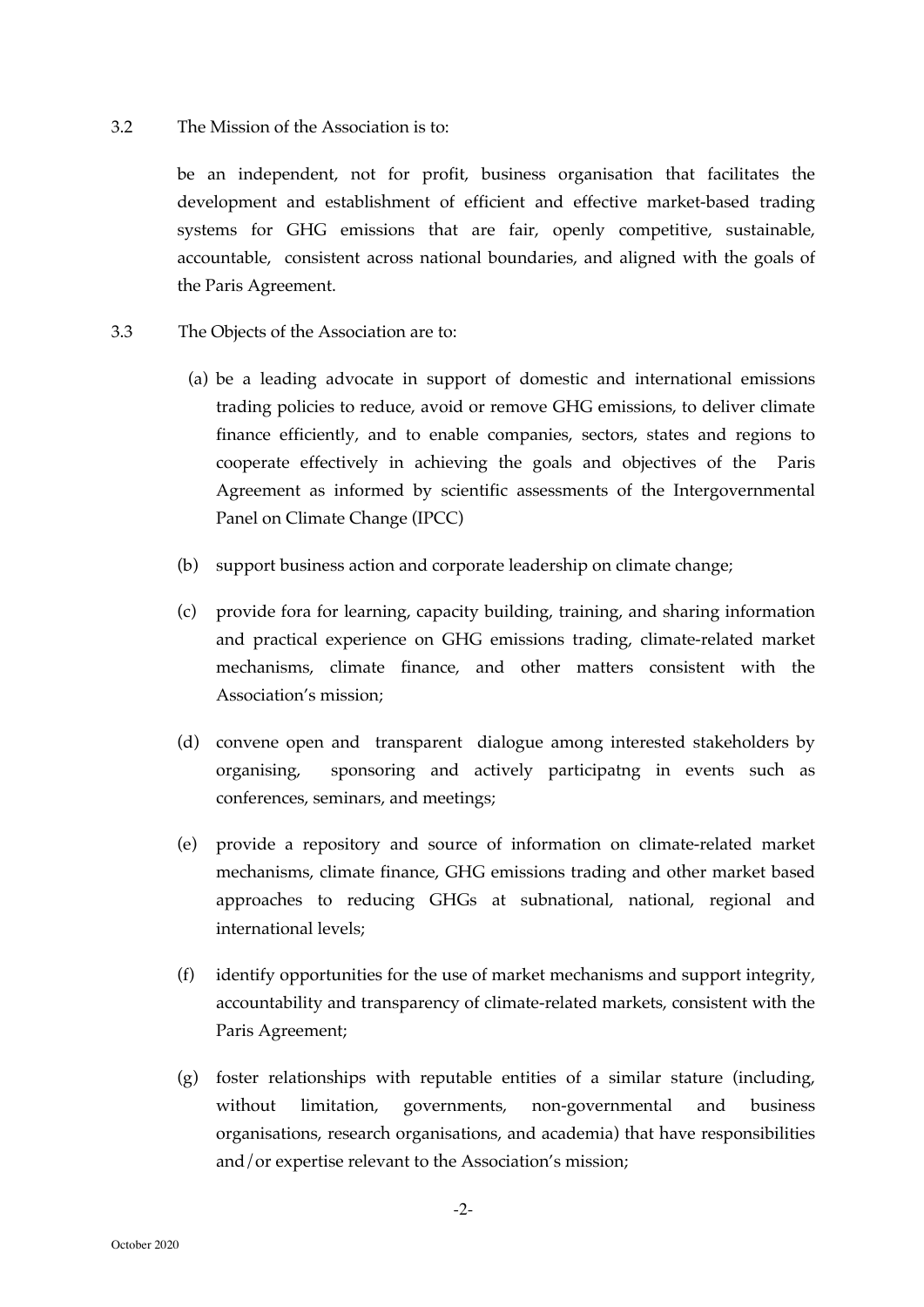- (h) facilitate consensus building among the Members and other stakeholders in support of climate-related market mechanisms to enable global action;
- (i) avoid for-profit ventures, activities, and initiatives that will compromise the Association's Mission, objectivity, independence, impartiality, and credibility;
- (j) do all such other lawful things as may be incidental or conducive to the Association's Mission and/or its Objects;
- (k) act in a manner that is consistent with guidance that the Council may provide from time to time in furtherance of the Association's Mission and /or its Objects.

#### PROVIDED THAT**:**

the Objects of the Association shall not extend to the regulation of relations between workers and employers or organisations of workers and organisations of employers.

AND so that:

- (1) None of the Objects set forth in any sub-clause of this Article shall be restrictively construed, and the widest interpretation shall be given to each such object; and
- (2) None of the sub-clauses of this Article and none of the Objects therein specified shall be deemed subsidiary or ancillary to any of the Objects specified in any other such sub-clause, and the Association shall have as full a power to exercise each and every one of the Objects specified in each sub-clause of this Article.

The activities of the Association shall be carried out world-wide through working groups, initiatives and local or regional offices.

## **ARTICLE IV – MEMBERSHIP**

- 4.1 Members of the Association should aim to represent a broad base of all relevant businesses and industry sectors in developed, emerging and developing economies.
- 4.2 Every entity that wishes to become a Member shall deliver to the Association a membership application, in such form as the Council requires and confirm that it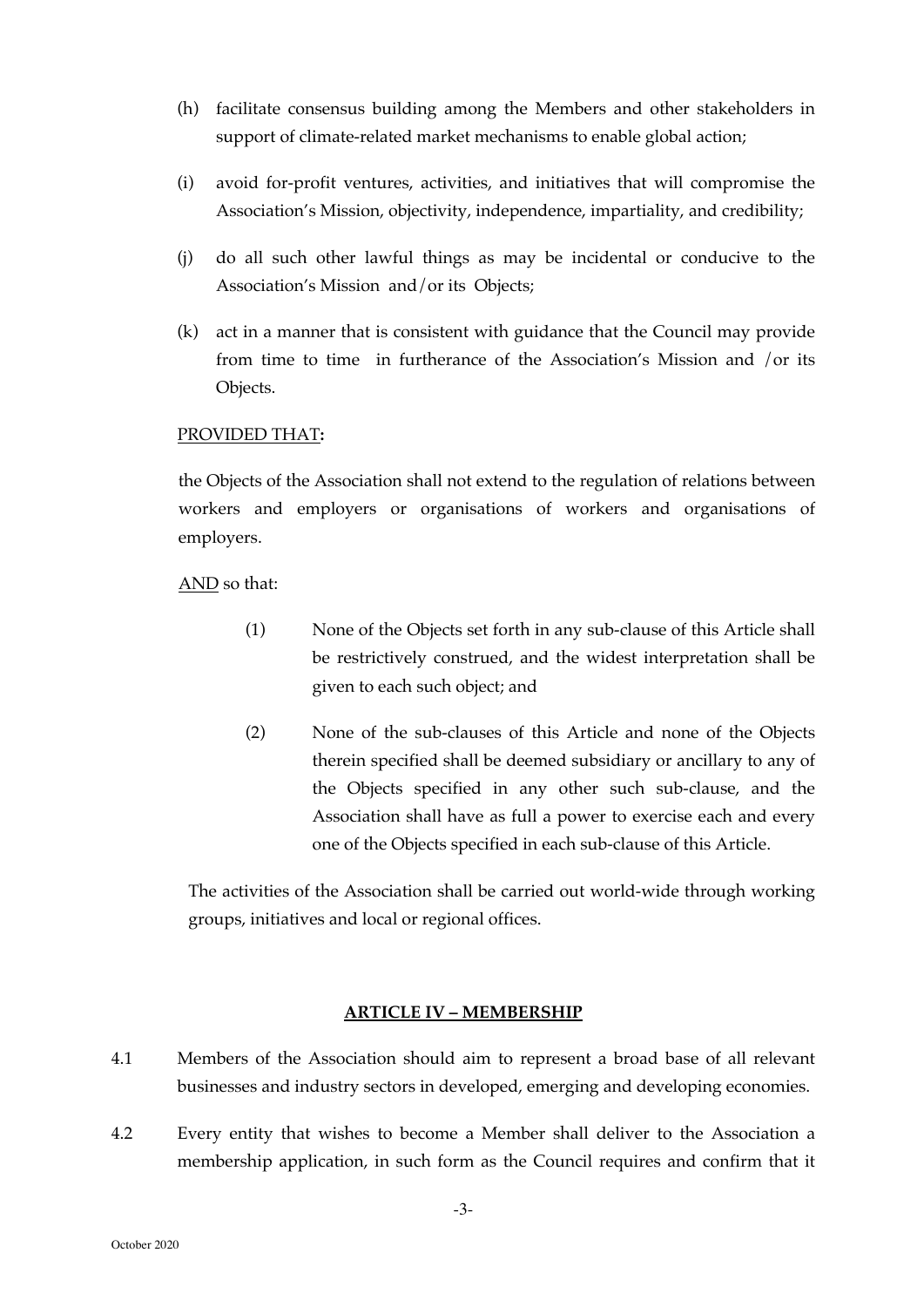does and will comply with all relevant IETA policies and procedures including, without limitation, those related to avoiding collusion, bribery, corruption, and other prohibited practices.

- 4.3 An application for membership may be approved or rejected by the Council in its sole discretion without any obligation to inform the applicant of the reason or reasons (if any) for the rejection by the Council of an application for membership. The Council has the right for good and sufficient reason to terminate the membership of any Member PROVIDED THAT the affected Member shall have a right to be heard before a final decision is taken. Such reason exists in particular, without limitation, if the Member has engaged in a prohibited practice, such as anticompetition, bribery and corruption, as defined in IETA's policies in that respect.
- 4.4 Unless the Council makes other provision pursuant to its powers contained elsewhere, the Council may in its absolute discretion permit any Member of the Association to retire provided that after such retirement the number of the Association's Members is not less than five (5).
- 4.5 All Members shall pay a non-refundable annual subscription fee for each calendar year of membership of such amount and in such manner as determined by the Council from time to time.
- 4.6 All prospective Members must have paid their annual subscription fee as set by the Council before such entity can be elected as a Member of the Association. Once elected, each Member shall pay its full annual dues for each and all calendar years of its membership including without limitation the full year in which a notice of retirement is provided but except for the first year of membership for which the annual due may be pro-rated for Members joining during the course of any year. In exceptional circumstances, alternate payment arrangements for a Member may be made by the Chair in coordination with the Association's CEO.

#### **ARTICLE V – GENERAL MEETING**

5.1 **Meetings and Notice.** Annual and Extraordinary General Meetings of Members of the Association and regular meetings of the Council shall be convened by the Chair of the Association by notification sent to all Members of the Association and Council, respectively, at least 30 days before the date of the meeting in the event of an Annual and Extraordinary General Meetings and sent to all Council Members at least 14 days before the date of the meeting in the event of a regular Council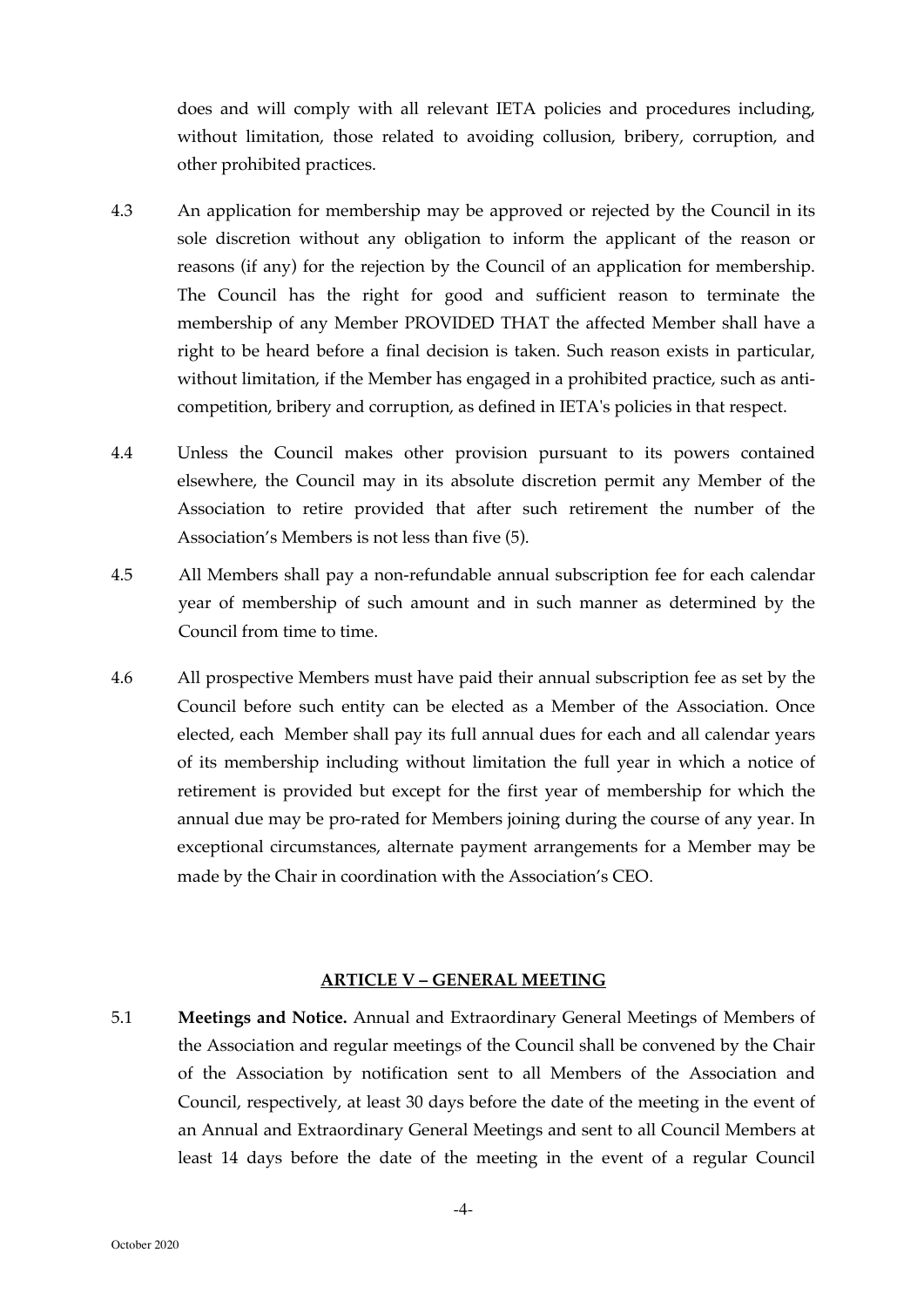meeting. Each notification shall indicate the time and place of the meeting and provide arrangements for participation by any means at the discretion of the Council including, but not limited to in-person meeting, telephone conference and/or simultaneous online meeting where practical and available.

- 5.2 Each notification shall also indicate the agenda for the meeting. Except for amendments to the Articles of the Association or its constitution, exceptional and pressing agenda items may be added to the agenda by Members as "any other business" unless opposed by a majority of Members present.
- 5.3 **AGM.** The Annual General Meeting shall take place each year within 12 months of the end of Association's financial year, on the date and at the place indicated in the notice of the Annual General Meeting.
- 5.4 **Quorum.** The quorum for an Annual or Extraordinary General Meeting at which decisions are to be taken concerning amendments to the Articles of the Association, the dissolution of the Association, or the merger of the Association with another shall be reached when a minimum of 35% of the Members of the Association are represented physically or electronically at the meeting or by proxy given to another Member present at the meeting. No quorum is required at such General Meetings where other decisions are taken.
- 5.5 **Voting.** Decisions to amend the Articles of the Association, the dissolution of the Association, or the merger of the Association require a two-thirds majority vote of a quorum of Members represented physically or electronically at the meeting or by proxy given to another Member present at the meeting.
- 5.6 Other decisions shall be taken through a simple majority of Members represented physically or electronically at the meeting or by proxy given to another Member present, physically or electronically at the meeting.
- 5.7 **EGM.** Extraordinary General Meetings may be convened by the Chair at any time upon reasonable notice. The Chair must convene an Extraordinary General Meeting within 60 days of receipt of request for such a meeting from at least 20% of the Association's Members. Any request for an Extraordinary General Meeting shall specify the detailed reason(s) for holding an Extraordinary General Meeting.
- 5.8 General Meetings shall be chaired by the Chair of the Council or, in the absence of the Chair, by a Vice Chair or, failing any of them, by another Member of the Council appointed by a majority of Members present.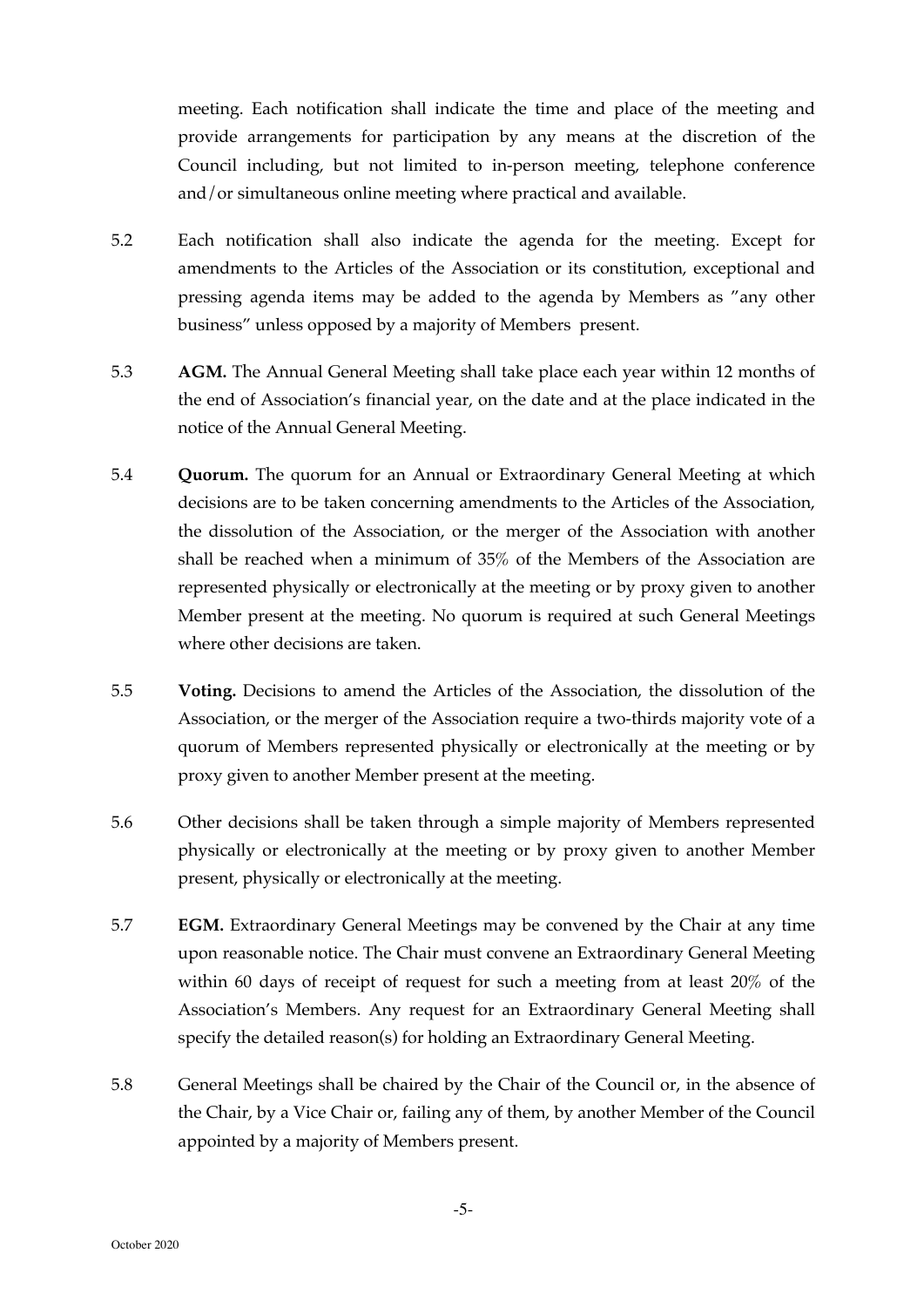5.9 Decisions may be taken by way of circulation without a meeting having to be convened. A decision may be validly taken by way of circulation provided that it has been approved in writing by electronic communication by Members representing at least two thirds of the total votes. Notwithstanding the provisions of Article 17.1, invitations to vote shall be considered as received by any Member if sent to the e-mail address communicated to the Association by each Member as its e-mail notification address in its membership application, or otherwise updated by such Member.

#### **ARTICLE VI - PROCEEDINGS AT GENERAL MEETINGS**

- 6.1 Each Member shall be represented at any General Meeting of the Association through a senior representative of its management authorised for such purpose or their designee.
- 6.2 In particular, the General Meeting is competent to:
	- (a) appoint and revoke the Chair (including Vice Chairs), and Members of the Council;
	- (b) appoint the auditors of the Association;
	- (c) determine the priorities and direction of the Association;
	- (d) approve membership fee(s);
	- (e) approve the Association's budget, the annual report and accounts ;
	- (f) approve an amendment the Articles of the Association;
	- (g) approve the dissolution or merger of the Association, ;
	- (h) approve the adoption, alteration or repeal the Rules and By-Laws of the Association recommended by the Council; and
	- (i) determine any other business within its competence.

#### **ARTICLE VII - VOTING RIGHTS**

7.1 All Members shall have one vote.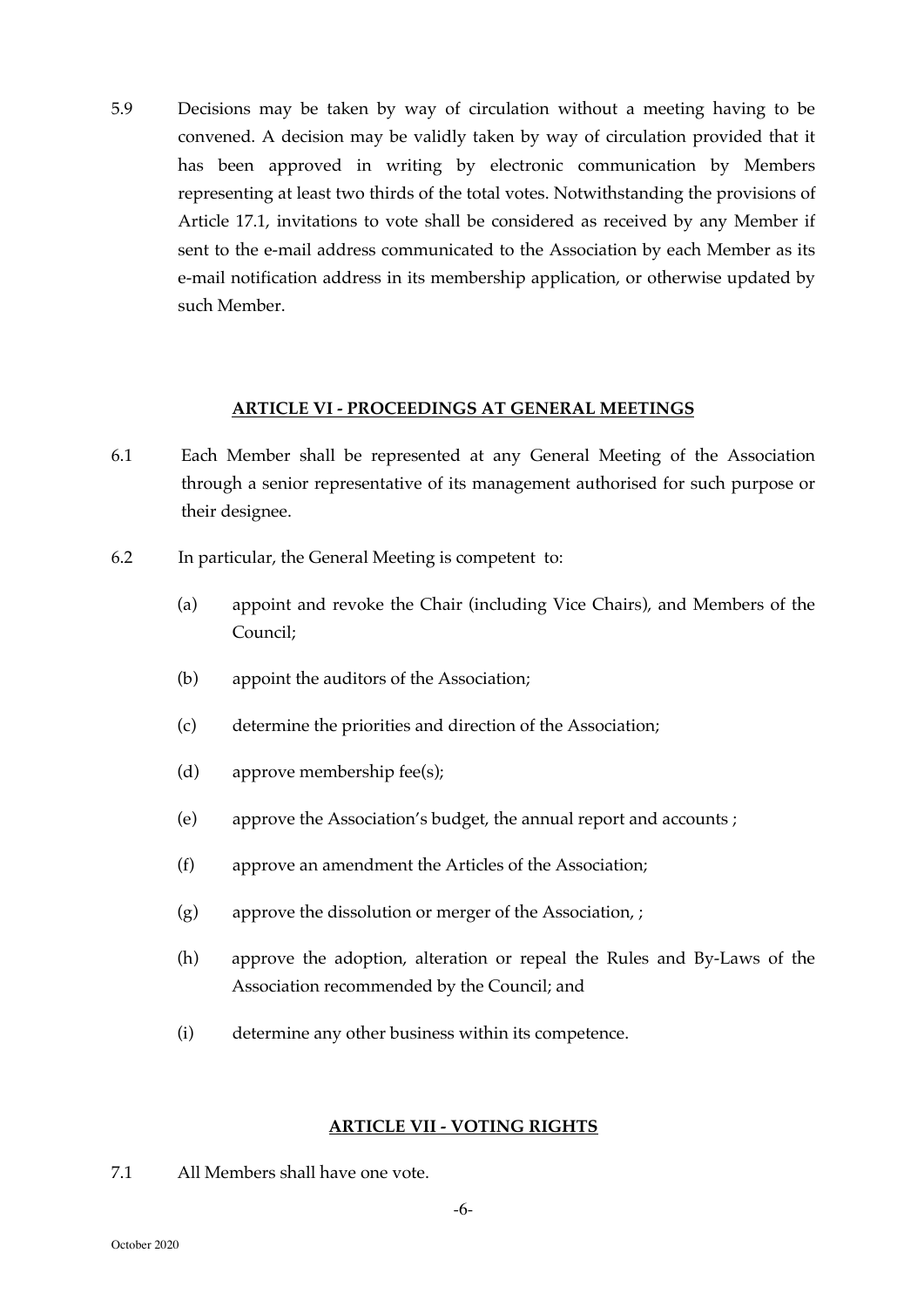7.2 No Member shall be entitled to vote at any General Meeting unless all monies payable by it to the Association have been paid unless other exceptional arrangements have been agreed to by the Chair and the President and Chief Executive Officer (CEO).

#### **ARTICLE VIII - COUNCIL OF MANAGEMENT**

- 8.1 The strategic oversight and day-to-day management of the Association shall be entrusted to the Council, which has delegated the latter to the CEO.
- 8.2 The Council will meet at a reasonable frequency detemined by the Chair, but not less than four (4) times per calendar year.
- 8.3 The maximum number of Council Members shall be eighteen (18).The minimum number of Council Members shall be five (5). The immediate past Chair of the Council may be invited by the Council to remain on the council for one term. In addition to the eighteen (18) Council Members referred to above, the AGM may appoint Honorary Members of the Council. Honorary Members are appointed for an indefinite period of time and are full Members of the Council except that they have no voting rights.
- 8.4 Each Council Member shall be appointed at the AGM and shall hold one vote in Council meetings.
- 8.5 A resolution in writing or via email, either signed (if in writing) or agreed via email, and sent to the CEO of the Association, by all the Council Members entitled to receive notice of a Council Meeting, shall be as valid and effectual as if it had been passed at a Council Meeting duly convened and held, and may consist of several documents or emails in like form each signed or agreed, as the case may be, by one or more Council Members.
- 8.6 The Council is competent to:
	- (a) hire, terminate, and set executive compensation for the CEO,
	- (b) appoint the Chair and Vice Chairs and advise the CEO on advice sought relating to the Secretariat of the Association;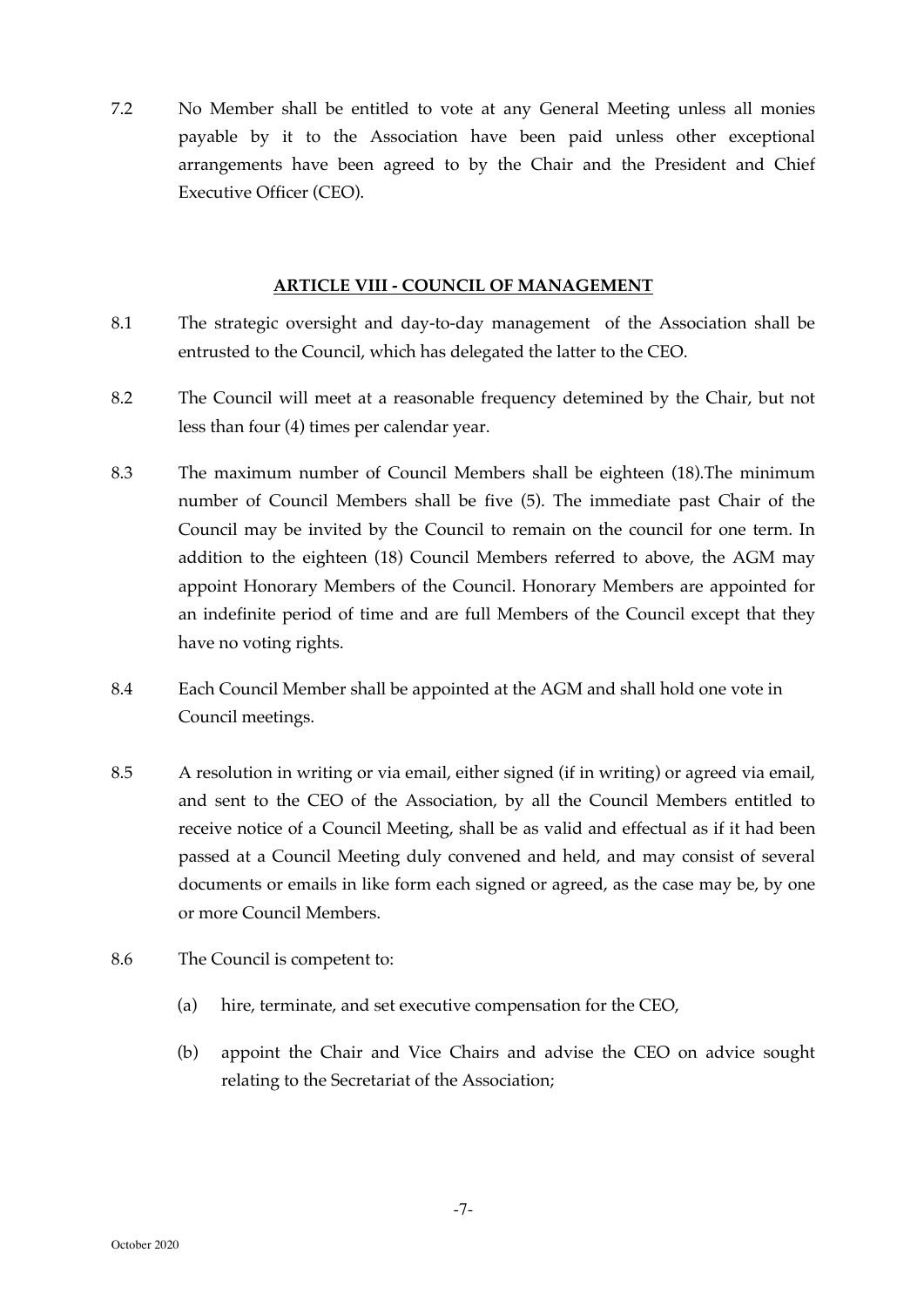- (c ) consider the dissolution or merger of the Association for approval by the AGM, or other business arrangement of the Association that does not include a dissolution or merger;
- (d) approve the Association's work program;
- (e) agree to an annual budget for approval by the AGM;
- (f) approve the annual report and accounts and submit them to the AGM for approval;
- (g) consider significant and material reports, guidance, and executive briefs to be released in the name of the Association;
- (h) address membership issues in accordance with the Articles, Rules and By-laws of the Association and make decisions pertaining to terminations that are not retirement of a Member;
- (i) appoint signatories for the Association;
- (k) authorise as required representatives who may bind the Association and dispense its funds;
- (l) recommend amendments to the Articles, Rules and By-laws of the Association for approval by the Association at an AGM;
- (m) address business continuity and/or urgent matters that require oversight and are not conducive to an AGM;
- (n) approve internal regulations on general policy matters as well as any amendment thereto; and
- (o) determine any other oversight matters related to the above or otherwise within its competence.
- 8.7 Council Members are appointed for a term of two calendar years commencing the 1<sup>st</sup> day of January following their appointment by the AGM. The intention is that 50% of the Council will be elected annually. Members of the Council may be reelected and shall be cognisant of the need for rotation consistent with good governance practices.
- 8.8 The Council shall be convened by the Chair or, failing him, by a Vice Chair or another Member of the Council. The Chair, the CEO, and Vice Chairs may meet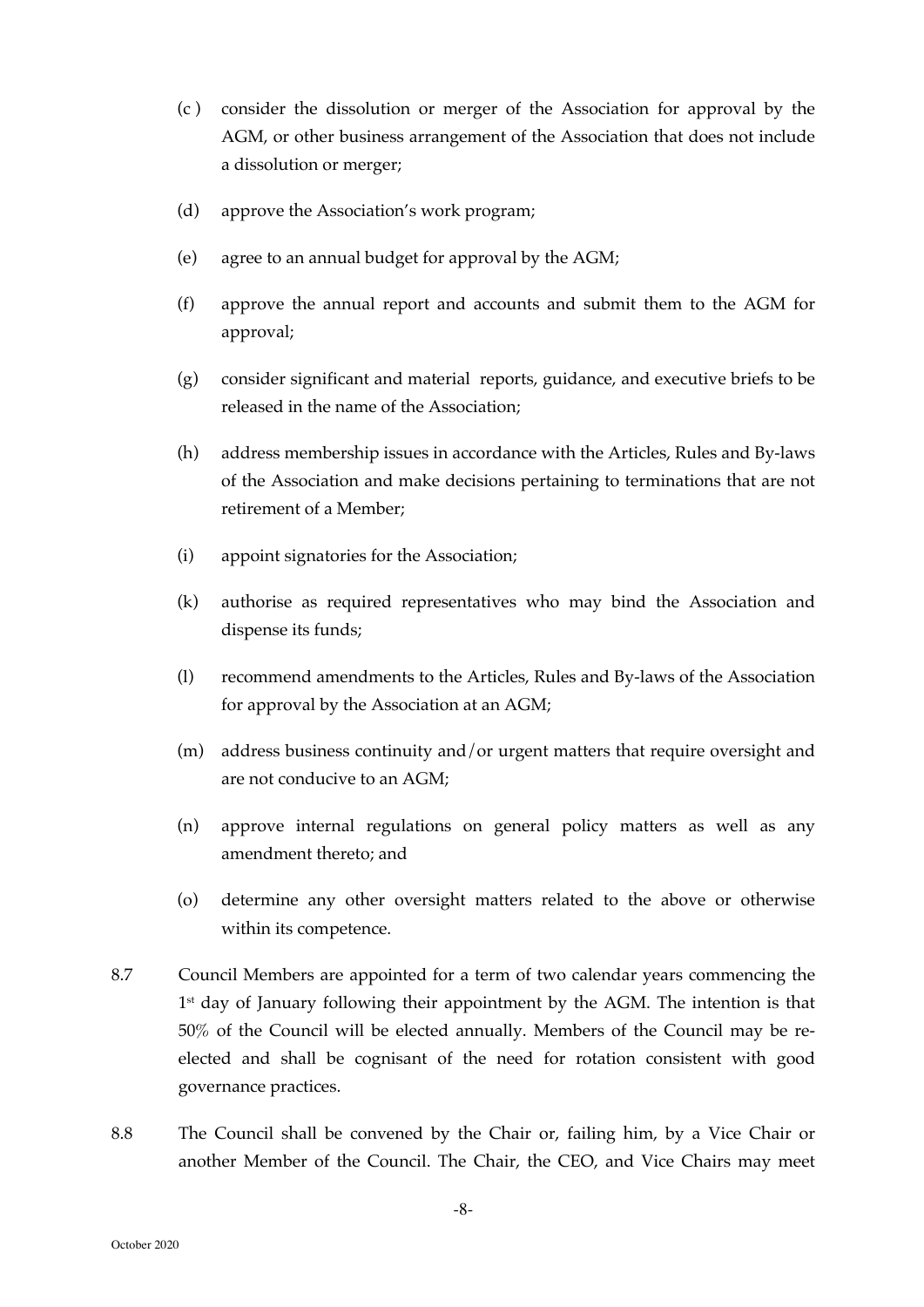regularly for oversight at a frequency to be stipulated by the Chair. The notice of the date and place and agenda for a meeting of the Council shall be sent to each Council Member at least 14 days before the meeting.

8.9 A quorum for a Council meeting shall exist when the majority of its Members are present in person, by telephone, or other live electronic means. Decisions shall be taken by a simple majority of the votes of the Council Members present at a meeting where a quorum has been reached.

## **ARTICLE IX – CEO AND SECRETARIAT**

- 9.1 The Association may appoint a permanent staff (Secretariat) as determined by the CEO. The CEO will manage the Secretariat and report to the Chair and Council on material matters relating to the Secretariat. The CEO will have sole authority to recruit Secretariat staff.
- 9.2 The Secretariat will be responsible for conducting and co-ordinating the work of the Association, the day to day progress on work programs, administration of budgets, and appropriate external representation, all under the supervision of the CEO.

## **ARTICLE X – RESOURCES**

10 The Association is a non-profit organisation and shall be financed by annual membership fees, grants, sponsorhip, event fees, and other contributions consistent with the Mission, Objects, principles, Rules and By-laws of the Association. Membership fees shall be payable at the beginning of each year at levels to be recommended by the Council and approved by the AGM, from time to time.

## **ARTICLE XI - ACCOUNTS**

11.1 The Council shall cause accounting records to be kept in accordance with Swiss Law and good business practices. The Association's financial year shall correspond to the calendar year, except for the first financial year which shall start on the first day of establishment of the Association and end on December 31, 2000.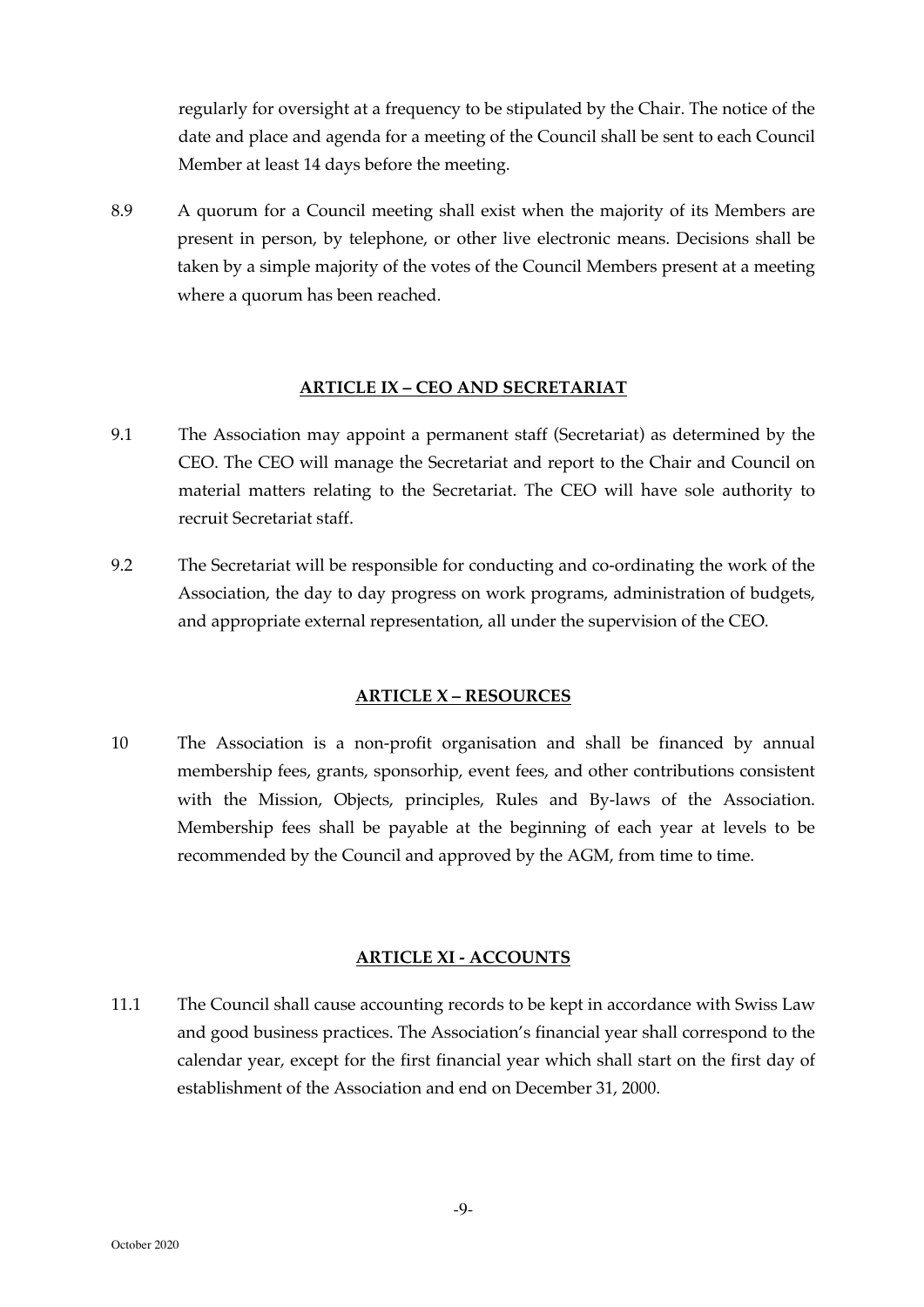- 11.2 The accounting records shall be kept at the legal domicile of the Association or at such other place or places the Council thinks fit, and shall always be open to the inspection of the CEO, Chair and Council of the Association.
- 11.3 The Council shall from time to time determine whether and to what extent and at what times and places and under what conditions or regulations the accounts and books of the Association or any of them shall be open to the inspection of Members not being Council Members, and no Member (not being a Council Member) shall have any right of inspecting any account or book or document of the Association except as conferred by law or authorised by the Council or by the AGM.
- 11.4 The Council shall from time to time in accordance with Swiss law cause to be prepared and to be laid before the AGM such profit and loss accounts, balance sheets and reports as required*.*
- 11.5 A copy of every balance sheet (including every document required by law to be annexed thereto) which is to be laid before the AGM, together with a copy of the auditor's report, and the Council's report, shall, not less than twenty-one (21) days before the date of the AGM be sent by email to every Member of the Association.

# **ARTICLE XII- AUDIT**

12 The General Meeting shall appoint an internationally recognised firm of accountants as auditors to examine the accounts of the Association. The auditor's report shall be presented to the AGM.

# **ARTICLE XIII - DISSOLUTION**

- 13.1 Only the Association, to the exclusion of its Members, the Council, the CEO and the Secretariat staff, can be held liable for its debts and liabilities.
- 13.2 Upon dissolution of the Association, the remaining assets, after satisfaction of all debts and liabilities, shall be entirely given or transferred to a tax exempt institution having objects similar to the Objects of the Association. Such assets shall in no event be paid to or distributed among the founders or the Members of the Association nor be used in any manner for their benefit.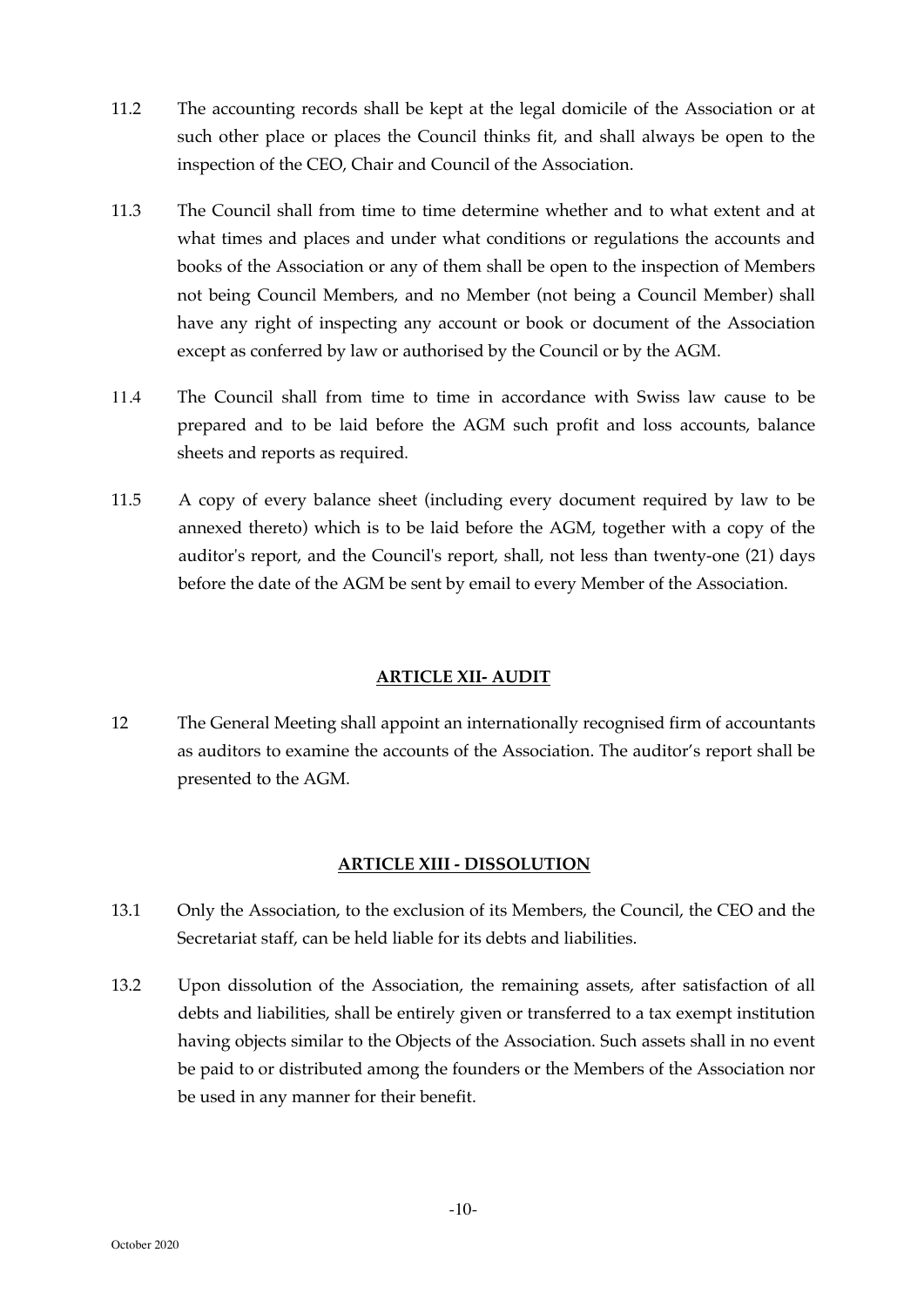#### **ARTICLE XIV - APPLICATION OF INCOME**

14 The income and property of the Association shall be applied solely towards the promotion of its Mission and Objects as set forth herein an no portion thereof shall be paid or otherwise transferred, directly or indirectly, by way of dividend, bonus, prohibited payment, or otherwise howsoever by way of profit, to Members of the Association except by way of previously authorised regular remuneration of the Association's officers.

#### **ARTICLE XV - RULES OR BY-LAWS**

- 15 (a) The Council may from time to time make such Rules, By-Laws, guidance, principles, and policies as it may deem necessary or convenient for the proper conduct and management of the Association and in particular but without prejudice to the generality of the foregoing, it may by such instruments regulate:
	- (i) the admission and classification of Members of the Association, the rights and privileges of such Members, the conditions of membership, the terms on which Members may resign or have their membership terminated, and the entrance fees, subscriptions and other fees or payments to be made by Members;
	- (ii) the conduct of Members of the Association in relation to one another, and to the Association's employees;
	- (iii) matters pertaining to location, real estate, fixtures and premises;
	- (iii) the setting aside of the whole or any part or parts of the Association's premises at any particular time or times or for any particular purpose or purposes;
	- (iv) the procedure(s) at General Meetings and meetings of the Council and Sub-committees in so far as such procedure is not regulated by these Articles;
	- (v) and, generally, all such matters as are commonly the subject matter of Association Rules.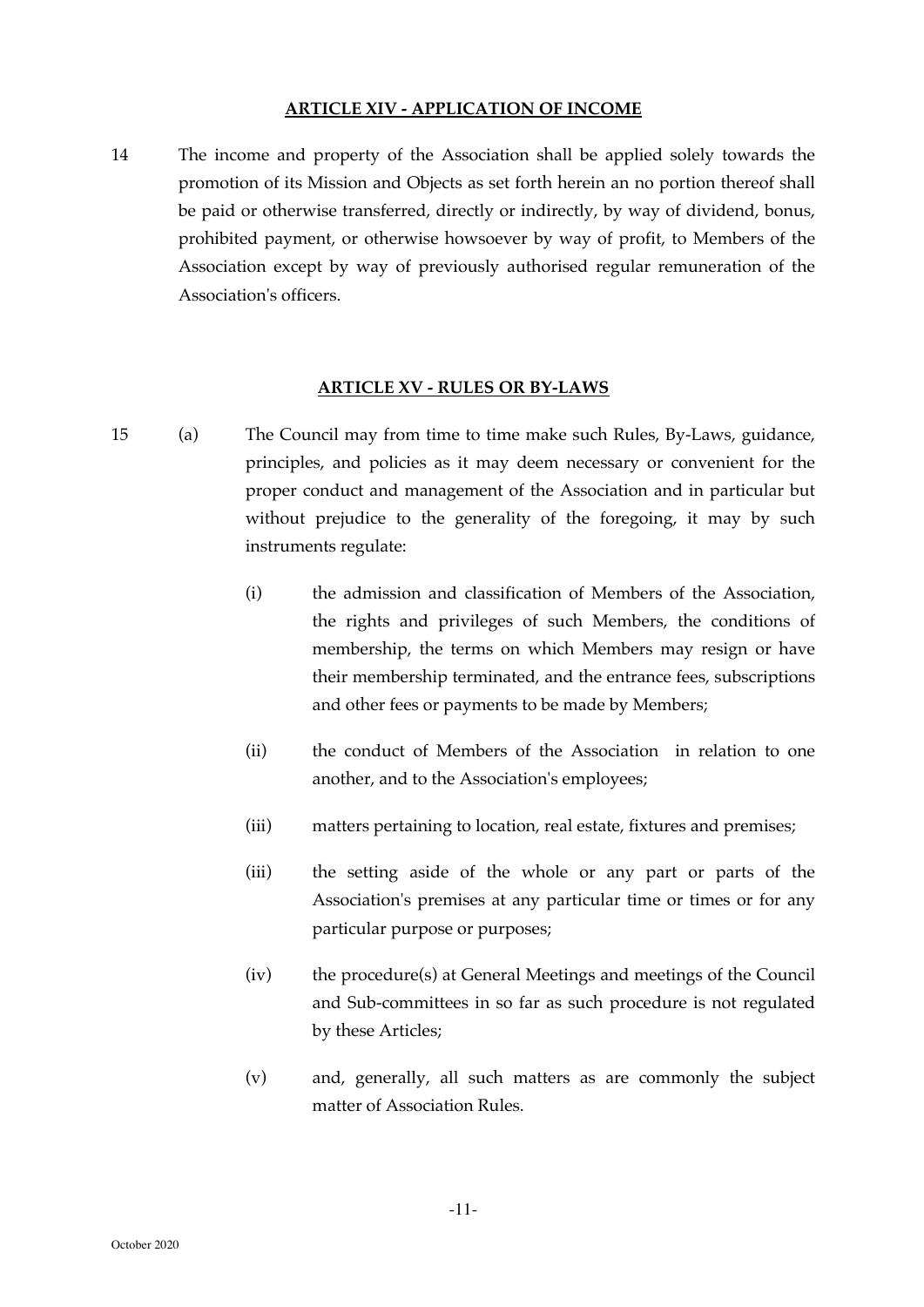(b) The AGM shall have power to approve the alteration or repeal the Rules or By-Laws and to make additions to them on the recommendations of the Council, and the Council shall adopt such means as they deem sufficient to bring to the notice of Members of the Association relating to same, which so long as they shall be in force, shall be binding on all Members of the Association. Provided, nevertheless, that no Rule or By-Laws shall be inconsistent with, or shall affect or repeal anything contained in these Articles.

#### **ARTICLE XVI - PROFESSIONAL CONFIDENTIALITY**

16 The Members of all of the internal bodies of the Association shall be bound by confidentiality as to the nature and content of any confidential discussions and decisions taken at any meetings.

## **ARTICLE XVII – NOTICES**

- 17.1 A notice may be given by the Association to any Member either personally or by sending it by registered mail to it or to its registered address or electronic mail with proof of receipt. A notice shall, unless the contrary is proved, be deemed to be given on the date of the proof of receipt.
- 17.2 Electronic notice of every General Meeting shall be given in any manner hereinbefore authorised to:
	- (a) every Association Member
	- (b) the current auditor of the Association; and
	- (c) each Council Member.

No other person shall be entitled to receive notices of General Meetings.

## **ARTICLE XVIII - INTERPRETATION**

18.1 In these Articles: "Council" means the Council of Management for the time being of the Association.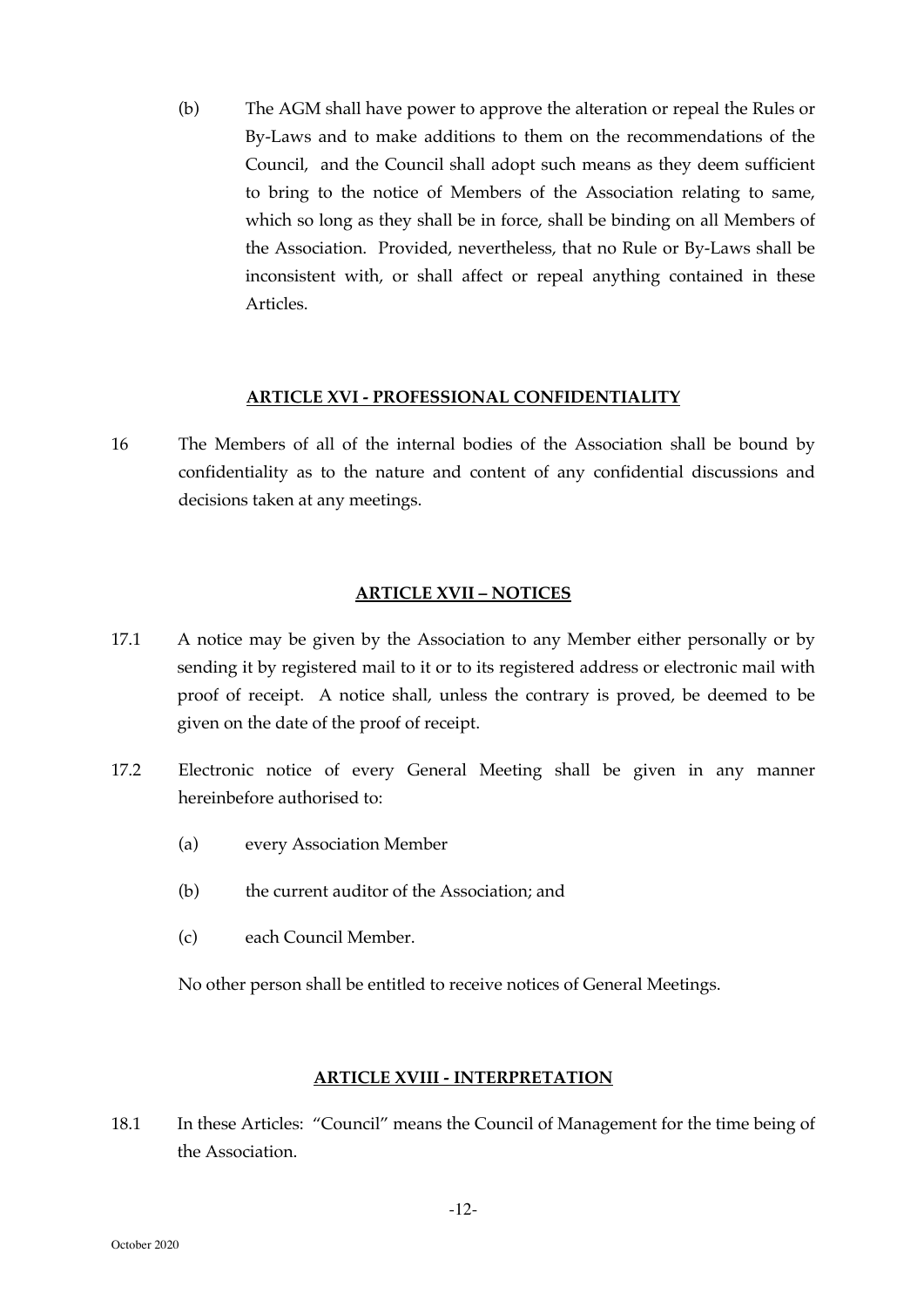18.2 Expressions referring to writing shall, unless the contrary intention appears, be construed as including references to printing, lithography, photography, and other modes of representing or reproducing words in a visible form.

# **ARTICLE XIX - MISCELLANEOUS**

- 19.1 The Association shall have its Articles recorded with the Register of Commerce in Geneva, Switzerland.
- 19.2 Articles 60 to 79 of the Swiss Civil Code shall be applicable to the Association.

| $\mathbf{1}$   | Jonathan Grant                     |                |  |
|----------------|------------------------------------|----------------|--|
|                | Principal Advisor, Climate Change  |                |  |
|                | RioTinto                           | Signature      |  |
|                | Address                            |                |  |
|                | Address                            |                |  |
|                |                                    | Place and date |  |
| $\overline{2}$ | Christine Faure-Fedigan            |                |  |
|                | Director, Corporate Climate Policy |                |  |
|                | Engie                              | Signature      |  |
|                | Address                            |                |  |
|                | Address                            |                |  |
|                |                                    | Place and date |  |
| 3              | Lisa DeMarco                       |                |  |
|                | Senior Partner                     |                |  |
|                | DeMarco Allan LLP                  | Signature      |  |
|                | Address                            |                |  |
|                | Address                            |                |  |
|                |                                    | Place and date |  |

## Signed by Chair, Vice Chairs and the CEO